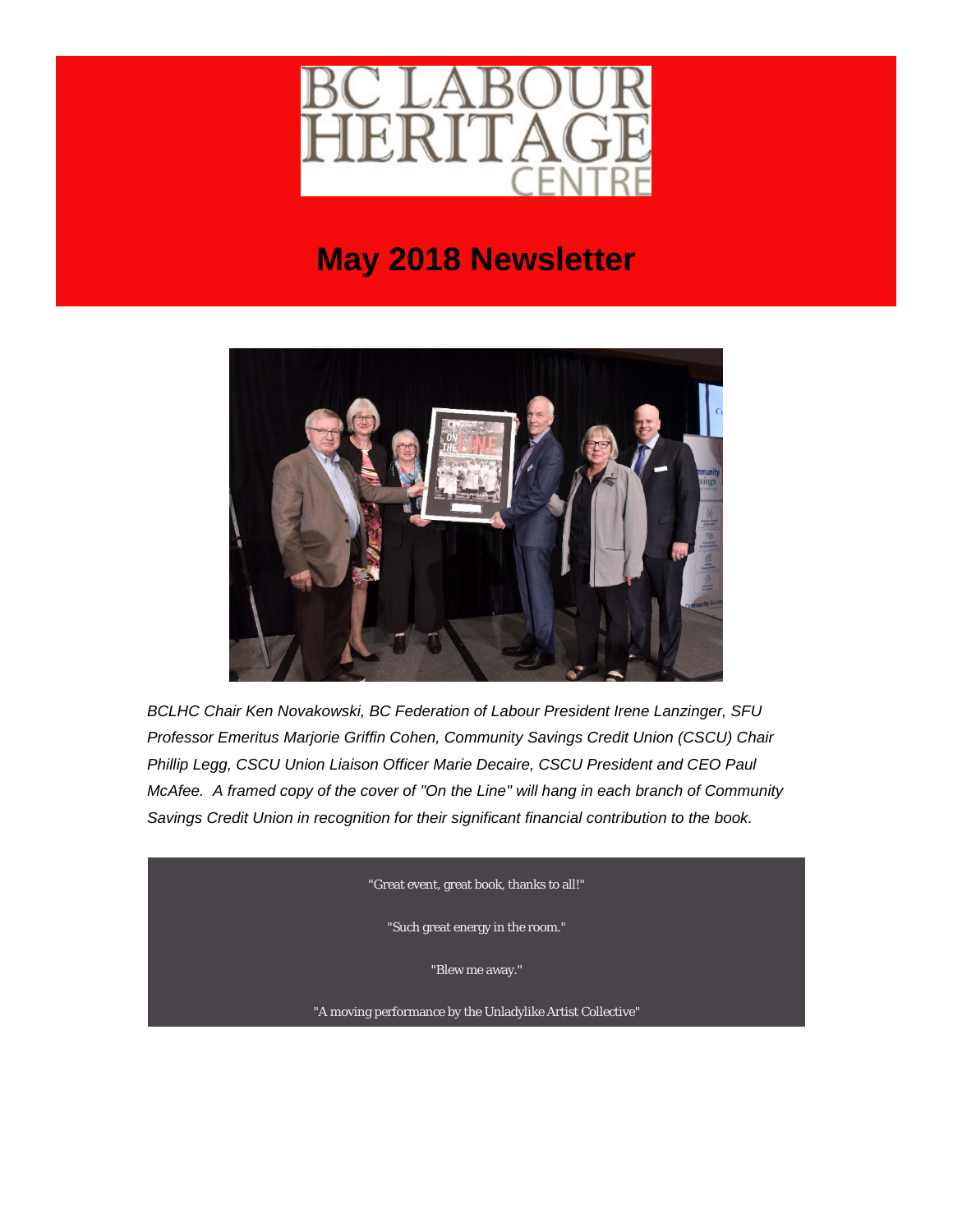

A crowd of over 350 packed the Crystal Ballroom at the Hilton Metrotown on Tuesday evening for the launch of "On the Line: A History of the British Columbia Labour Movement". This landmark history of unions in BC was published last month and is the result of five years of work. Thank you to everyone who made the book launch a success. Check out the photo [album](https://labourheritagecentre.us11.list-manage.com/track/click?u=b23ed6ed54b024abb4a310921&id=9d71ce87b0&e=5ec666d8ef).



**Walk with Rod!** "On the Line" author Rod Mickleburgh will be one of the tour guides on the first Vancouver Labour History Walking Tour of the season, **Saturday, May 5**. The topic of Saturday's tour is "Early Labour Organizing". Autographs are optional! [Sign up here](https://labourheritagecentre.us11.list-manage.com/track/click?u=b23ed6ed54b024abb4a310921&id=807d5da91b&e=5ec666d8ef).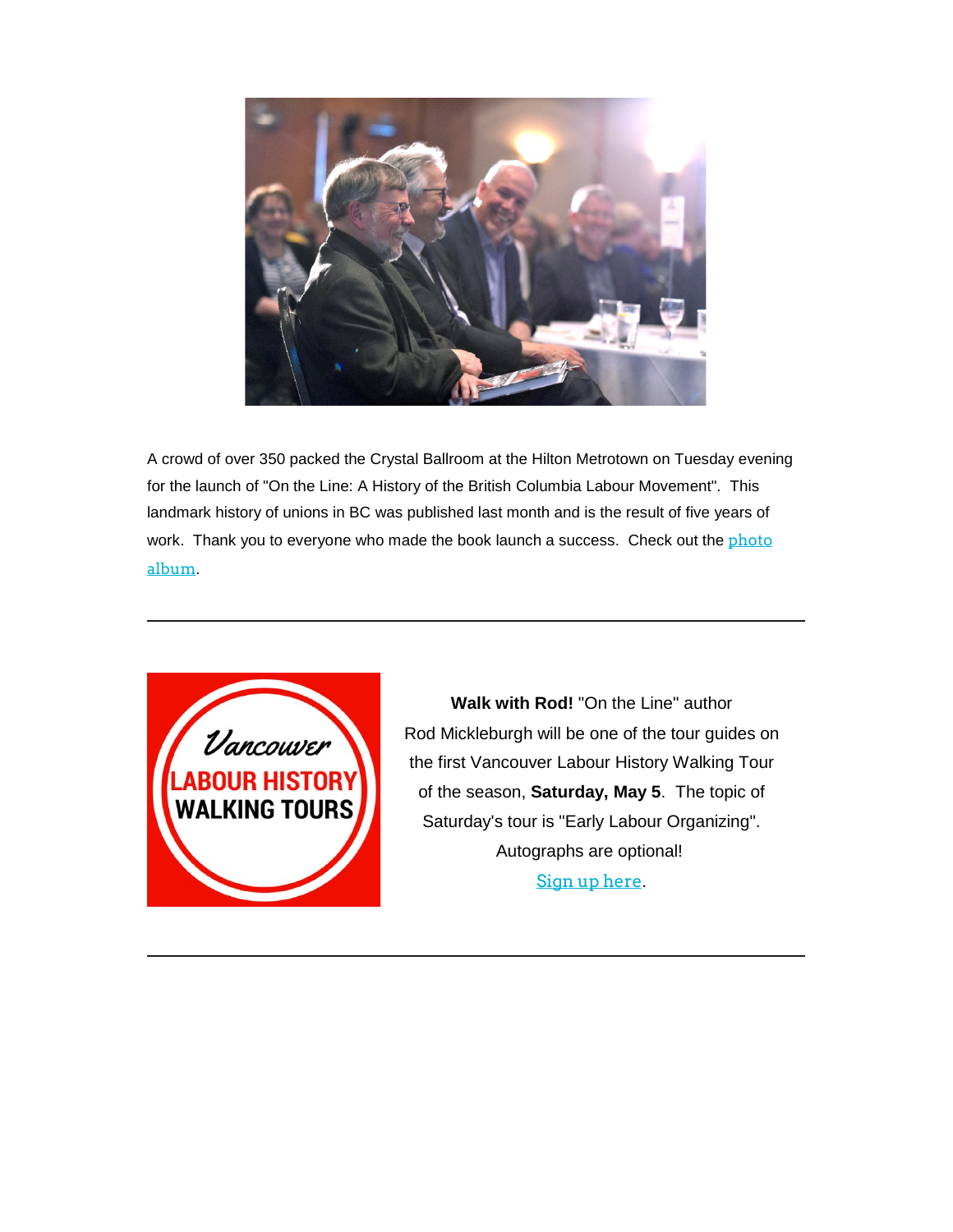### **Victoria Book Signing Event!**



Please join us for a reading and discussion from bestselling author and former labour journalist

## **Rod Mickleburgh**

# **Thursday, May 17 7:00pm**

**The Bard and Banker 1022 Government Street Sam McGee Room (Upstairs)** 



**Free event. Books available for purchase.** 

Sponsors: Bargaining Council of BC Building Trade Unions . BC Federation of Labour . BC Government and Service Employees' Union . BC Teachers' Federation . CUPE BC . Movement of United Professionals . United Steelworkers District 3 and USW National Office . United Food and Commercial Workers Local 1518 Board Members: Ken Novakowski · Joey Hartman · Al Cornes · Johanna den Hertog · Tom Dufresne . Aaron Ekman . Shawn Harris . Amber Hockin . Lee Loftus .

Kari Michaels . Brooke Sundin . Karen Ranalletta . Annette Toth